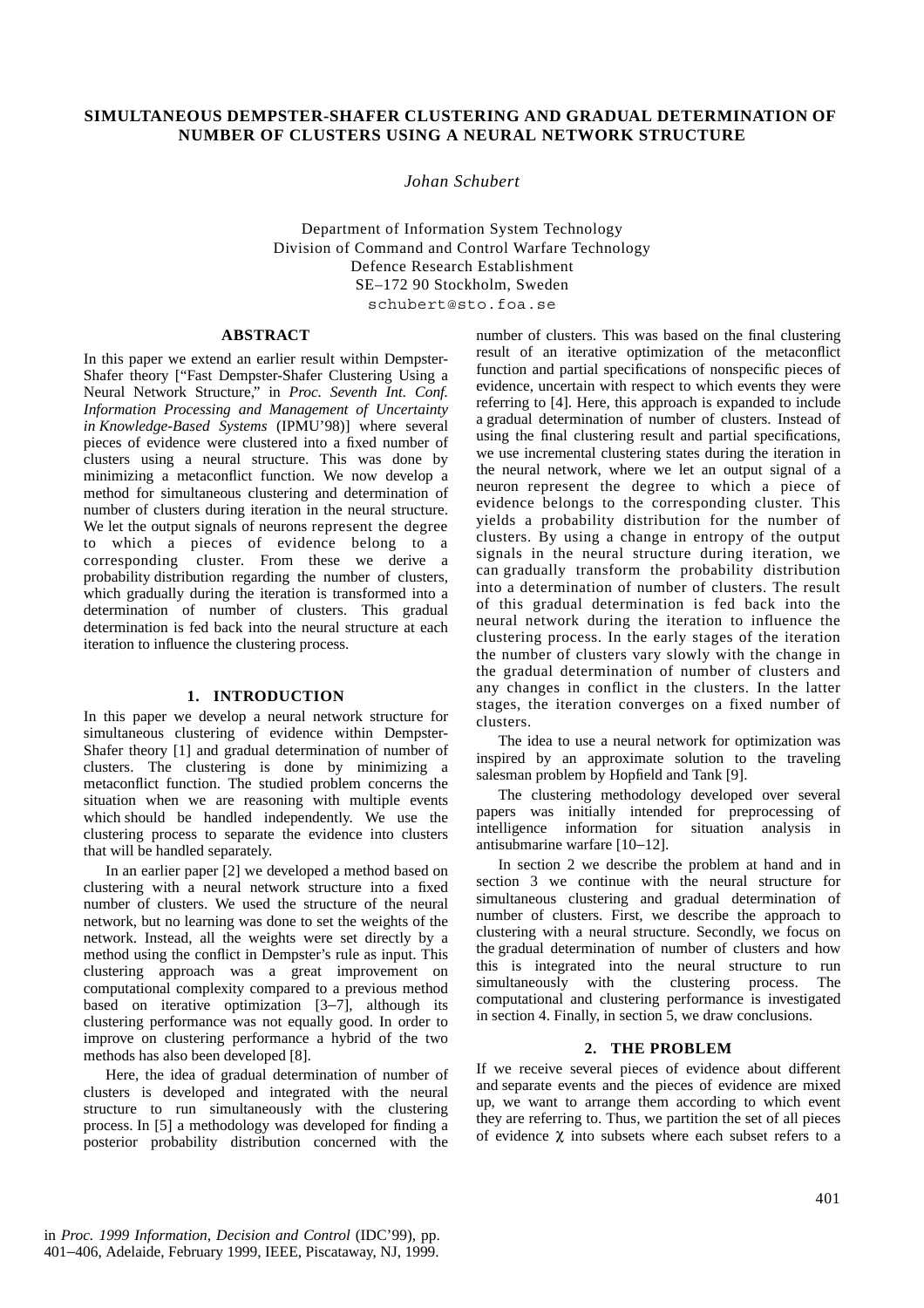

Fig 1. The conflict in each subset of the partition becomes a piece of evidence at the metalevel.

particular event. In figure 1 these subsets are denoted by  $\chi_i$ and the conflict when all pieces of evidence in  $\chi_i$  are combined by Dempster's rule is denoted by *ci*. Here, thirteen pieces of evidence are partitioned into four subsets. When the number of subsets is uncertain there will also be a "domain conflict"  $c_0$  which is a conflict between the current hypothesis about the number of subsets and our prior belief. The partition is then simply an allocation of all pieces of evidence to the different events. Since these events do not have anything to do with each other, we will analyze them separately.

Now, if it is uncertain to which event some pieces of evidence is referring we have a problem. It could then be impossible to know directly if two different pieces of evidence are referring to the same event. We do not know if we should put them into the same subset or not. This problem is then a problem of organization. Evidence from different events that we want to analyze are unfortunately mixed up and we are facing a problem in separating them.

To solve this problem, we can use the conflict in Dempster's rule when all pieces of evidence within a subset are combined, as an indication of whether these pieces of evidence belong together. The higher this conflict is, the less credible that they do.

Let us create an additional piece of evidence for each subset with the proposition that this is not an "adequate partition". We have a simple frame of discernment on the metalevel  $\Theta = \{AdP, -AdP\}$ , where AdP is short for "adequate partition." Let the proposition take a value equal to the conflict of the combination within the subset,

$$
m_{\chi_i}(\neg \text{AdP}) \stackrel{\Delta}{=} \text{Conf}(\{e_j \mid e_j \in \chi_i\}).
$$

These new pieces of evidence, one regarding each subset, reason about the partition of the original evidence. Just so we do not confuse them with the original evidence, let us call this evidence "metalevel evidence" and let us say that its combination and the analysis of that combination take place on the "metalevel," figure 1.

We establish [3] a criterion function of overall conflict called the metaconflict function for reasoning with

multiple events. The metaconflict is derived as the plausibility that the partitioning is correct when the conflict in each subset is viewed as a piece of metalevel evidence against the partitioning of the set of evidence, χ, into the subsets, χ*i*.

DEFINITION*. Let the* metaconflict function,

$$
Mcf(r, e_1, e_2, ..., e_n) \triangleq 1 - (1 - c_0) \cdot \prod_{i=1}^{r} (1 - c_i),
$$

*be the conflict against a partitioning of n pieces of evidence of the set* χ *into r disjoint subsets* χ*<sup>i</sup> . Here, ci is the conflict in subset i and*  $c_0$  *is the conflict between r subsets and propositions about possible different number of subsets.*

We will use the minimizing of the metaconflict function as the method of partitioning the evidence into subsets representing the events. This method will also handle the situation when the number of events are uncertain.

#### **3. NEURAL STRUCTURE**

We will study a test problem where 31 pieces of evidence, all simple support functions with elements from  $2^{\Theta}$ , are clustered into an unknown number of clusters, where  $\Theta =$ {1, 2, 3, ..., 5}.

Since the elements are all the different subsets of the frame there is always a partition into five clusters with a global minimum to the metaconflict function equal to zero. If you put all evidence with the 1–element into  $\chi_1$ , of the remaining elements all those with the 2–element into  $\chi_2$ , etc., you get zero conflict in every cluster. The reason we choose a problem where the minimum metaconflict is zero is that it makes a good test example for evaluating performance.

When minimizing the metaconflict function using a neural structure we will choose an architecture that minimizes a sum. Thus, we have to make some change to the function that we want to minimize. If we take the logarithm of one minus the metaconflict function, we can change from minimizing Mcf to minimizing a sum.

Let us change the minimization as follows

$$
\min Mcf = \min 1 - \prod_i (1 - c_i)
$$
  

$$
\max 1 - Mcf = \max \prod_i (1 - c_i)
$$
  

$$
\max \log(1 - Mcf) = \max \log \prod_i (1 - c_i)
$$
  

$$
= \max \sum_i \log(1 - c_i) = \min \sum_i -\log(1 - c_i)
$$

where  $-\log(1 - c_i) \in [0, \infty]$  is a weight.

Since the minimum of Mcf is obtained when the final sum is minimal, the minimization of the final sum yields the same result as a minimization of Mcf would have.

Thus, in the neural network we will not let the weights be directly dependent on the conflicts between different pieces of evidence but rather on  $-\log(1 - c_{ik})$ , where  $c_{jk}$  is the conflict between the *j*th and *k*th piece of evidence;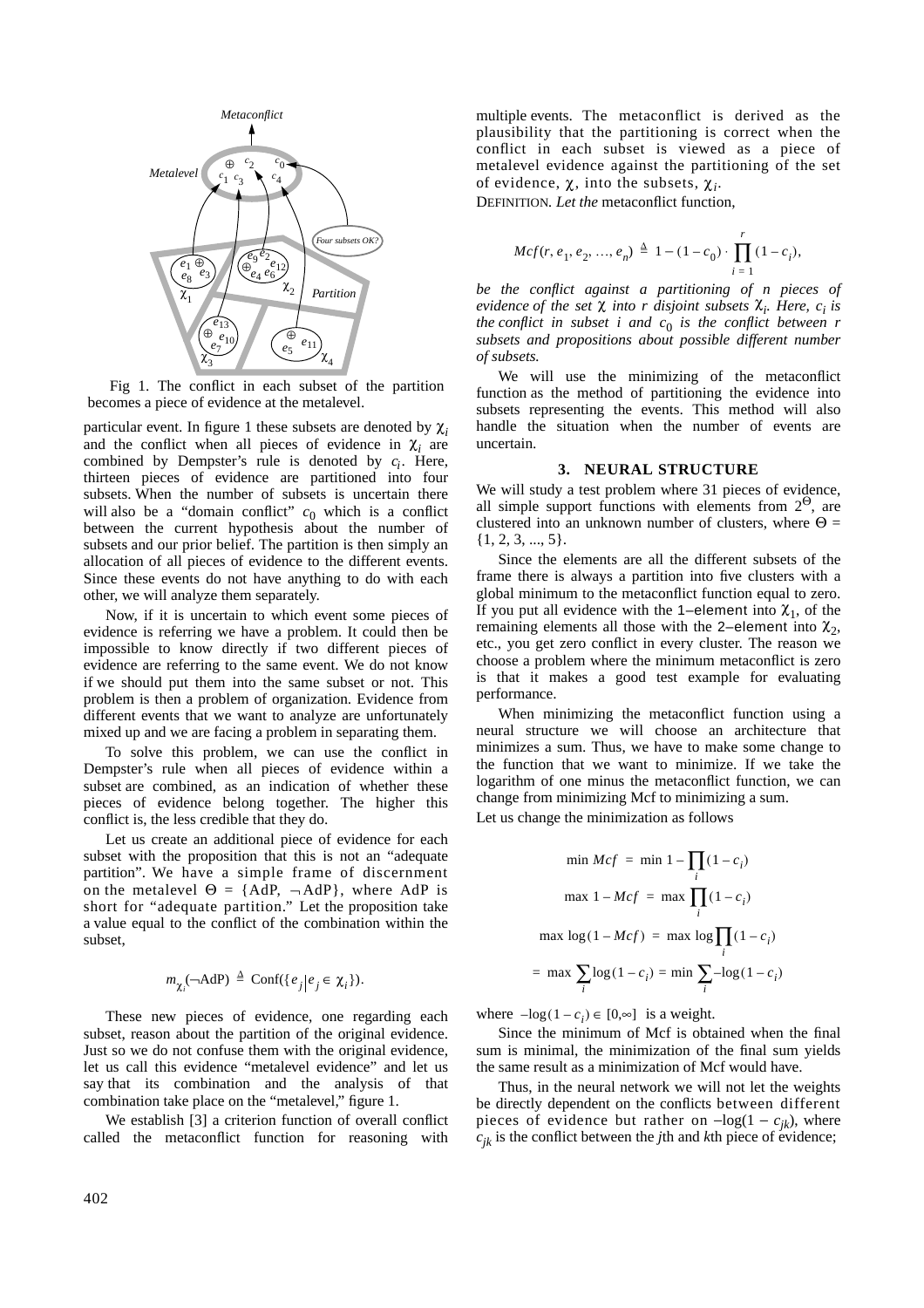

Fig 2. Neural network. Each column corresponds to a cluster and each row corresponds to a piece of evidence.

$$
c_{jk} = \begin{cases} m_j \cdot m_k, & \text{conflict} \\ 0, & \text{no conflict.} \end{cases}
$$

This is a slight simplification since the neural structure will now minimize a sum of  $-\log(1 - c_{ik})$ .

Let us study the calculations taking place in the neural network during an iteration. We use the same terminology as Hopfield and Tank [4] with input voltages as the weighted sum of input signals to a neuron, output voltages as the output signal from a neuron, and inhibition terms as negative weights.

For each neuron  $n_{mn}$  we calculate an input voltage u as the weighted sum of all signals from row *m* and column *n* and from a domain term, figure 2.

This sum is the previous input voltage for the previous iteration of  $n_{mn}$  plus a gain factor  $η$  times a sum of five terms. The first term is the sum of output voltages V*in* of all neurons of the same column as  $n_{mn}$ , weighted by a data-term inhibition dti times the weight of conflict −log(1 − *cin*) plus a global inhibition gi. The second term is the sum of output voltages  $V_{mj}$  of all neurons of the same row as  $n_{mn}$ , weighted by a row-inhibition ri and the global inhibition. The third term is the gradual determination of number of clusters. For a neuron  $n_{mn}$  in column *r* we have the gradual determination factor  $gd_t(|\chi| = r)$  weighted by a domain-inhibition Dti plus the global inhibition. The two last terms are an excitation bias eb minus the previous input voltage of  $n_{mn}$ .

Thus, the new input voltage to  $n_{mn}$  at iteration  $t + 1$  is

$$
u_{mn}^{t+1} = u_{mn}^t + \eta \cdot \left(\sum_i [-di \cdot \log(1 - c_{in}) + gi] \cdot V_{in} + \sum_{j \neq n} [ri + gi] \cdot V_{mj} + [Dti + gi] \cdot gd_f(|\chi| = n) + eb - u_{mn}^t\right)
$$

where  $gd_t(|\chi| = n) \in [0,1]$ , see section 3.1.

We have used the following parameter settings:  $\eta$  =  $10^{-5}$ , dti = -2000, ri = -500, Dti = -2000, gi = -200, and the excitation bias  $eb = 1800$ .

From the new input voltage to  $n_{mn}$  we can calculate a new output voltage of  $n_{mn}$ 

$$
V_{mn}^{t+1} = \frac{1}{2} \cdot \left( 1 + \tanh(\frac{u_{mn}^{t+1}}{u_0}) \right)
$$

where tanh is the hyperbolic tangent,  $u_0 = 0.02$ , and  $V_{mn}^{t+1} \in [0,1]$ .

Initially, before the iteration begins, each neuron is



Fig 3. Sixteen different states (iterations) of a neural network with 186 neurons. From left to right: The convergence of clustering 31 pieces of evidence into an unknown number of clusters at every fourth iteration. In each snapshot of an iteration each of the six columns represent one possible cluster and each of the 31 rows represent one piece of evidence. The linear dimension of each square is proportional to the output voltage of the neuron and represent the degree to which a piece of evidence belongs to a cluster. In the final state each row has one output voltage of 1.0 and five output voltages of 0.0. A piece of evidence, represented by a row, is now clustered into the cluster where the output voltage is 1.0.

initiated with an input voltage of  $u_{00}$  + noise where

$$
\mathbf{u}_{00} = \mathbf{u}_0 \cdot \operatorname{atanh}\left(\frac{2}{n} - 1\right)
$$

and atanh is the hyperbolic arc tangent.

The initial input voltage is set at  $u_{00} + \delta u$  where  $\delta u$ , the noise, is a random number chosen uniformly in the interval  $-0.1 \cdot u_0 \le \delta u \le 0.1 \cdot u_0$ .

In each iteration all new voltages are calculated from the results of the previous iteration. This continues until convergence is reached. As long as the weights of the neural network is symmetric convergence is always guaranteed.

In figure 3 the convergence of a neural network with 31 rows and six columns for clustering 31 pieces of evidence into a unknown number of clusters is shown.

After convergence is achieved the conflict within each cluster is calculated by combining those pieces of evidence for which the output voltage for the column is 1.0.

We now have a conflict for each subset and can calculate the overall metaconflict, Mcf, by the previous formula.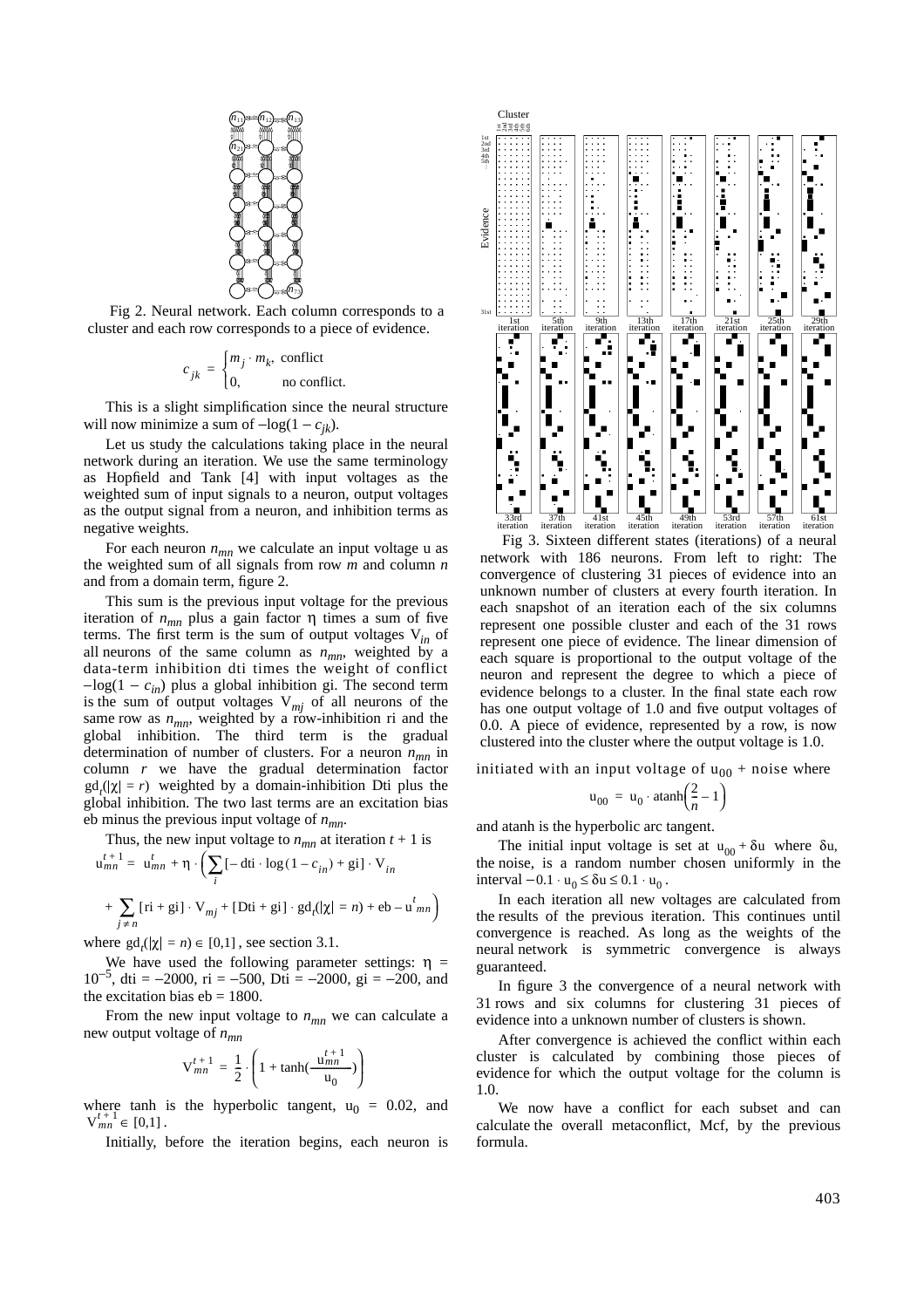

Fig 4.  $m_{\chi_i}(\chi_i \in \chi)$  for all  $\chi_i$  over 62 iterations.

## **3.1 Gradual determination of number of clusters**

Making a gradual determination of the number of clusters is a process with several steps. First, we use the idea that each piece of evidence in a subset supports the existence of that subset to the degree that that piece of evidence supports anything at all [5]. During an iteration it is uncertain to which cluster a pieces of evidence belongs. Therefore, we will use every piece of evidence in each cluster but weighted by its output voltage for the cluster. All these weighted pieces of evidence in each cluster  $\chi_i$  are then combined. The degree to which the result from this combination supports anything at all other than the entire frame is the degree to which these pieces of evidence taken together supports the existence of  $\chi_i$ . Thus, we have

$$
m_{\chi_i}(\chi_i \in \chi) = 1 - \frac{1}{1 - k} \cdot \prod_m (1 - V_{mn}^{t+1} + V_{mn}^{t+1} \cdot m_m(\Theta)),
$$
  

$$
m_{\chi_i}(\Theta) = \frac{1}{1 - k} \cdot \prod_m (1 - V_{mn}^{t+1} + V_{mn}^{t+1} \cdot m_m(\Theta))
$$

where  $k$  is the conflict in Dempster's rule of the combination. Should nothing be supported by the evidence in some cluster that evidence is meaningless and can be thrown away and this particular cluster is not needed.

In figure  $4 m_{\chi_i}(\chi_i \in \chi)$  is calculated for all six possible clusters over 62 iterations. This is the same problem as in figure 3. We notice how the basic probability of the 6th clusters drops off very fast during the first few iterations and remains low for the remainder of the iterations. Also the basic probability of the 5th cluster drops off initially but comes back again during the iteration process to finish high.

These six pieces of evidence  $m_{\chi_i}$ , one regarding each subset, are then combined. We have

$$
m_{\chi}((\wedge \chi^*) \in \chi) = \prod_{i | (\chi_i \in \chi^*)} m_{\chi_i}(\chi_i \in \chi) \cdot \prod_{j | \chi_j \in \chi^*} m_{\chi_j}(\Theta),
$$

$$
m_{\chi}(\Theta) = \prod_{i=1}^n m_{\chi_i}(\Theta).
$$

where  $\chi^* \in 2^{\chi}$  and  $\chi = {\chi_1, \chi_2, ..., \chi_6}$ .

From this we can create a new type of evidence by exchanging all propositions in the previous ones that are conjunctions of *r* terms,  $\wedge \chi^*$ , for one proposition in the new type of evidence that is on the form  $|\chi| \ge r$ . Here,  $1 \leq r \leq 6$ . The sum of probability of all conjunctions of length *r* in the previous pieces of evidence is then awarded to the focal element in this new piece of evidence which supports the proposition that  $|\chi| \ge r$ . We get,



Fig 5.  $m_{\chi}(|\chi| \ge r)$  for all  $\chi_i$  over 62 iterations.

$$
m_{\chi}(|\chi| \ge r) = \sum_{\substack{\chi^* \mid |\chi^*| = r}} m_{\chi}((\Lambda \chi^*) \in \chi),
$$
  

$$
m_{\chi}(\Theta) = m_{\chi}(\Theta).
$$

Taken as a whole this gives us an opinion about the probability of different numbers of subsets.

In figure 5 we see the basic probability  $m_\chi(|\chi| \ge r)$  for different minimal number of clusters over the entire iteration. Note that we are no longer talking about individual clusters but of the derived support regarding the actual number of clusters.

These newly created pieces of evidence can now be combined with a prior probability distribution,  $m(\cdot)$ , from the problem specification. This is a domain dependent distribution. Without a prior probability distribution there is nothing to hold the clustering together and we could find as many clusters as pieces of evidence if that was allowed by the neural structure. In these trials we have chosen a distribution where  $m(|\chi| = r) = p^{2 \cdot (r-1)}$ , where p is a constant. We get

$$
m^*(|\chi| = r) = \frac{1}{1-k} \cdot m(|\chi| = r) \cdot \left( m_\chi(\Theta) + \sum_{j=1}^i m_\chi(|\chi| \ge j) \right)
$$

where

$$
k = \sum_{i=0}^{n-1} \sum_{j=i+1}^{n} m(|\chi| = r) \cdot m_{\chi}(|\chi| \ge j)
$$

is the conflict in that final combination.

Thus, by viewing each piece of evidence in a subset as support for the existence of that subset we are able to derive a posterior probability distribution concerned with the question of how many subsets there are.

This distribution is plotted in figure 6. It is interesting to observe that the basic probabilities for propositions such as  $m_\chi(|\chi| \ge r)$  has now been moved upwards when we derive the probabilities  $m^*(|\chi| = r)$ .

In figure 7 we see the same plot projected on the iteration-probability axes. We notice the initial drop off in the alternatives with five and especially with six clusters, as well as the early rise of the three and four cluster alternatives. In the first few iterations the six cluster alternative is still the preferable choice, but very quickly the preferable choice becomes five and then four clusters. After trying to cluster the evidence into four



Fig 6.  $m*(|\chi| = r)$  for all  $\chi_i$  over 62 iterations.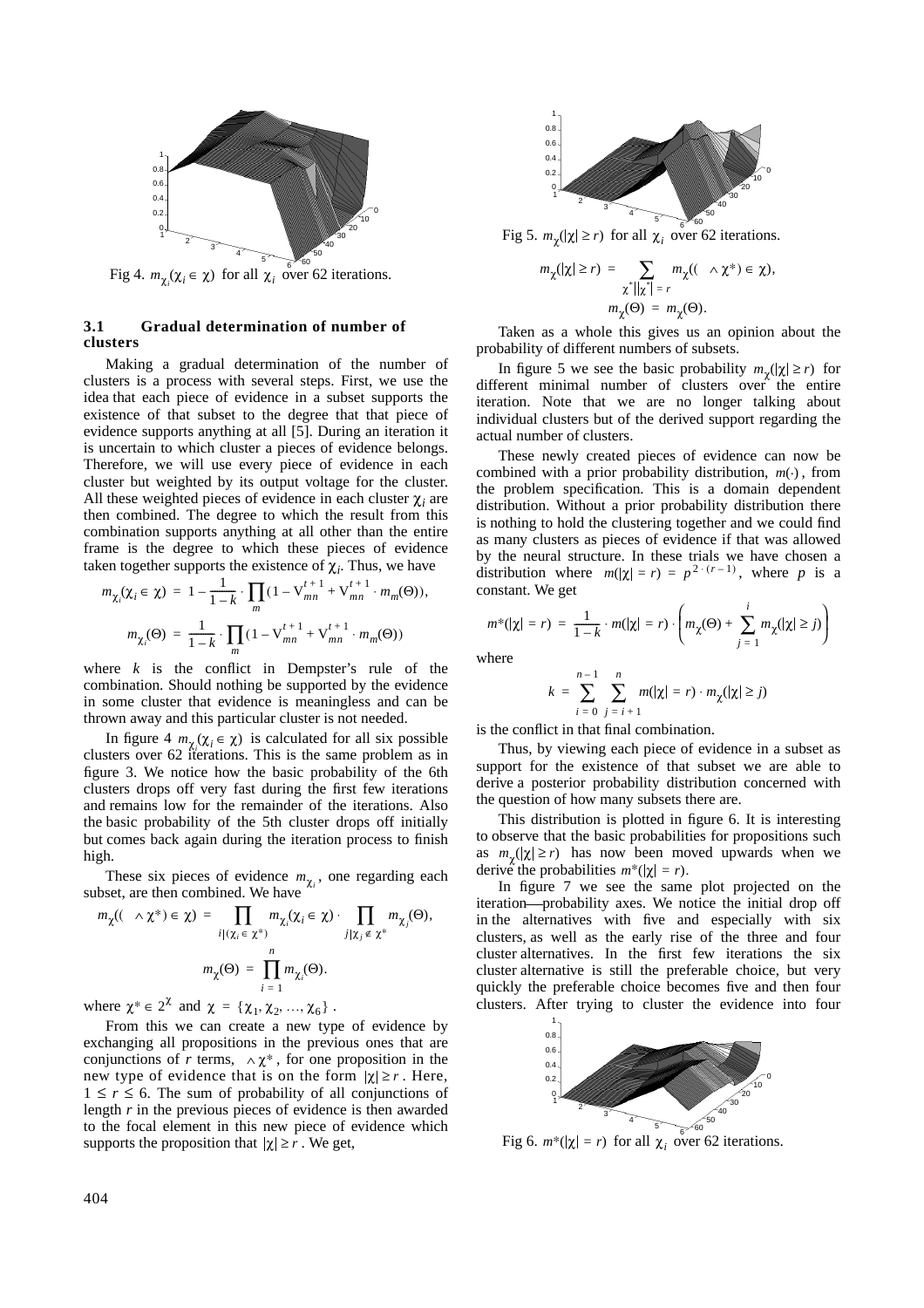

clusters the internal conflicts become too large and it is necessary to reclaim the fifth cluster. This is observed here in the dramatic shift around the 23 iteration. After that shift, the five cluster alternative remains preferable throughout the remainder of the iteration.

Sooner or later it becomes necessary to determine how many clusters there are. The basis for making such a determination is the probability distribution in figure 7. The obvious choice is that of the highest probability, and that is how we will decide in the final iteration, but we must avoid making an early determination. As seen in figure 7, an early choice based on maximum probability is likely to be false. However, neither can we wait until the final iteration to determine the number of clusters. We must give the neural iteration a good opportunity to converge on the right problem.

The idea is to accept the probability distribution in figure 7 but make a gradual determination of number of clusters throughout the iterative process that is not final until the last iteration. We do this by measuring how far we have traveled from the initial state until the final state when convergence is reached. Initially all output voltages of the neurons are scattered maximally among the different choices while in the final state there is no scattering at all. A normalized Shannon entropy is thus a good measure of how far we have traveled towards the final state, the entropy being zero at the final state. The entropy at iteration *t* is calculated over all pieces of evidence and all clusters as

Entropy<sub>t</sub> = 
$$
-\sum_{m} \sum_{n} V_{mn}^{t} \log V_{mn}^{t}
$$

where the normalized entropy  $\alpha_t$  is Entropy<sub>t</sub> divided by Entropy $_0$ . The normalized entropy is plotted in figure 8 as a solid line, it goes from 1 to 0 in 62 iterations.

The gradual determination is made by substituting the probability distribution in figures 6 and 7 with

**iff**  $\forall s. m^*(|\chi| = r) \ge m^*(|\chi| = s),$ 

 $gd_t(|\chi| = r) = 1 - \alpha_t + \alpha_t \cdot m^*(|\chi| = r),$ 



Fig 8. Normalized entropy  $\alpha_t$ , solid line, and metaconflict, dashed line, over 62 iterations.



Fig 9. The gradual determination of number of clusters.

In figure 9 the gradual determination of the posterior probability distribution in figures 6 is plotted. In its first iteration they are identical, gradually the determination takes place and in the final iteration an exact determination of five clusters is made.

From figure 9 we observe that even though the exact determination of five clusters does not take place until the final iteration, the situation is pretty clear long before. At the 32nd and 44th iterations  $gd_{32}(|\chi| = 5) = 0.901$  and  $\text{gd}_{44}(|\chi| = 5) = 0.953$ , respectively, giving the clustering process ample time to converge on the right number of clusters. Also, in figure 3 we noticed a good clustering taking place in the fifth cluster from the 37th iteration, giving the process some 25 additional iterations to converge.

#### **4. PERFORMANCE**

In this section we will compare the clustering performance and computational complexity of the simultaneous clustering and gradual determination of numbers of clusters presented in this paper with clustering into a known number of five clusters which was done in [2]. The comparison is done using the previous described 31 pieces of evidence with different random basic probability assignments over ten runs.

In figure 8 the metaconflict over 62 iterations of one of the runs resulting in five clusters is shown, dashed line. In figure 10 the conflict per cluster is shown. We notice the tendency that the conflict drops off in one cluster at a time. Quickly the conflict drops off in cluster six and then in five. Initially, there is a very high conflict in cluster two but it also, drops off within the first ten iterations. The remainder of the iteration concerns mainly clusters one, three and four. Cluster three holds out until the middle of the iteration but towards the end most of the remaining conflict is situated in cluster one.

In table 1 we find a somewhat higher computation time for the new approach, as would be expected, since we have two different converging processes running simultaneously.



Fig 10. Conflict per cluster during the iteration.